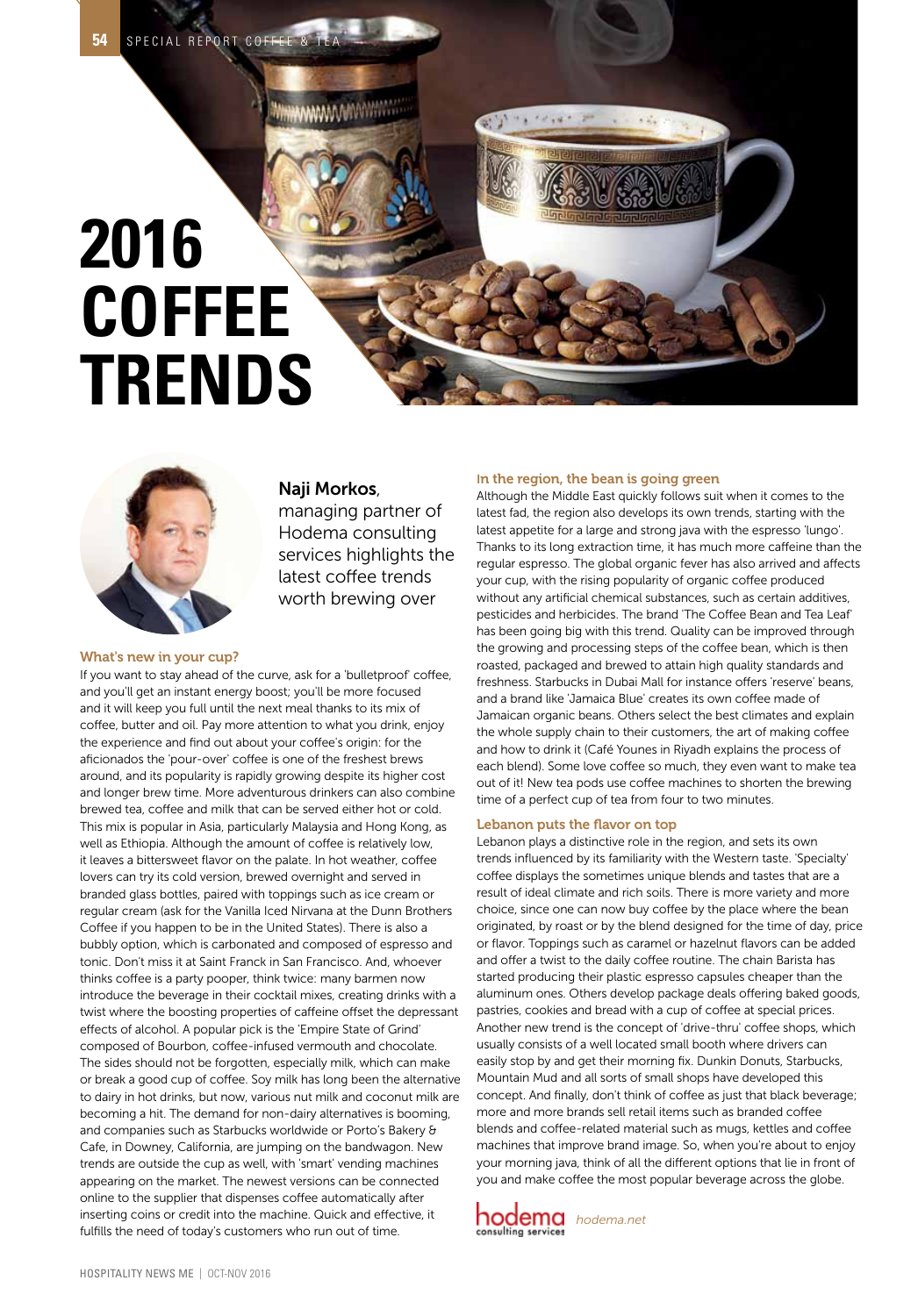## **HOME-GROWN FOOD & BEVERAGE CONCEPTS**



The Middle East Food & Beverage (F&B) sector has been a franchising extravaganza for the last 10 years, bringing American and European popular – and sometimes not so popular – brands to every major city in the region. Toufic Akl, partner handling operations at Hodema consulting services highlights the talking points of the 'home-grown' vs. 'international' debate

Numbers speak for themselves; restaurant franchises today represent more than half of the region's offer (six percent in Doha, 55 percent in Riyadh and 62 percent in Dubai). Lebanon is the only exception to the rule, with only 13 percent of its F&B industry coming from abroad.

Until recently in the Middle East region, most home-grown concepts were local traditional snacks or restaurants with no particular branding; the restaurant business was considered a personal venture not a financial investment and its success mainly relied on the owner, who was either the restaurant's chef or its manager.

#### Home is where the heart – and money – is...

Today things are different; the region is now experiencing a turn of the tide with many entrepreneurs adventuring in the F&B sector, being driven by two main motives: The first is that they realize it is a rewarding investment where profits can reach up to 30 percent of revenues, and the second is that the restaurant business is a cash business, where people pay as soon as they order; thus there is no debt or late payments or payable accounts that might default. In addition, there is a fast growing number of young active entrepreneurs all over the region, who have traveled abroad for tourism, business or studies and have come back with fresh ideas for a restaurant project.